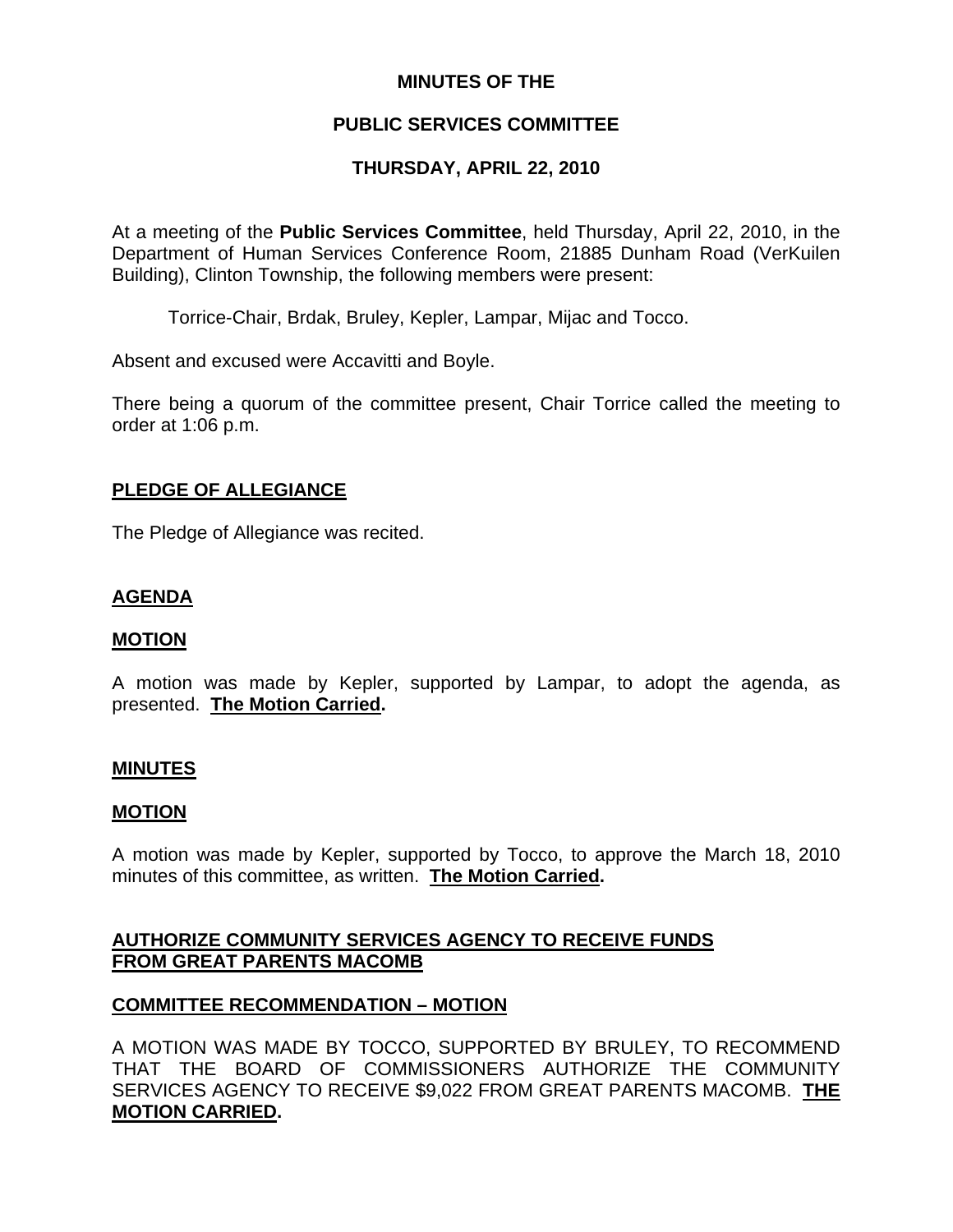# **AUTHORIZE COMMUNITY SERVICES AGENCY TO SUBMIT HEAD START CONTINUATION PLAN FOR 2010-11**

# **COMMITTEE RECOMMENDATION – MOTION**

A MOTION WAS MADE BY BRULEY, SUPPORTED BY KEPLER, TO RECOMMEND THAT THE BOARD OF COMMISSIONERS AUTHORIZE THE COMMUNITY SERVICES AGENCY TO SUBMIT THE HEAD START CONTINUATION PLAN FOR 2010-11. **THE MOTION CARRIED.** 

# **AUTHORIZE COMMUNITY SERVICES AGENCY TO SUBMIT SUPPLEMENTAL HEAD START GRANT**

## **COMMITTEE RECOMMENDATION – MOTION**

A MOTION WAS MADE BY BRULEY, SUPPORTED BY TOCCO, TO RECOMMEND THAT THE BOARD OF COMMISSIONERS AUTHORIZE THE SUBMISSION OF THE COMMUNITY SERVICES AGENCY'S SUPPLEMENTAL HEAD START GRANT. **THE MOTION CARRIED.** 

## **AUTHORIZE COMMUNITY SERVICES AGENCY TO SUBMIT WEATHERIZATION ASSISTANCE PROGRAM PY10 LOCAL SERVICE PLAN**

## **COMMITTEE RECOMMENDATION – MOTION**

A MOTION WAS MADE BY BRULEY, SUPPORTED BY KEPLER, TO RECOMMEND THAT THE BOARD OF COMMISSIONERS AUTHORIZE THE COMMUNITY SERVICES AGENCY TO SUBMIT THE WEATHERIZATION ASSISTANCE PROGRAM PY10 LOCAL SERVICE PLAN.

Frank Taylor said they will be receiving an additional \$615,000 as a result of American Recovery and Reinvestment Act (ARRA) funds. He said he has submitted a request to the Personnel Committee for an increase in staff to handle the backlog.

Commissioner Bruley encouraged him to be aggressive regarding the increase of staff.

Chair Torrice called for a vote on the motion and **THE MOTION CARRIED.** 

# **STATUS REPORT BY COMMUNITY SERVICES AGENCY DIRECTOR**

Frank Taylor said he anticipates that state budget cuts will affect the Senior Nutrition Program and will result in less home delivered meals.

He referred to the possibility of a County Mandatory Furlough Day Policy and spoke about the adverse affect that will have on their service levels.